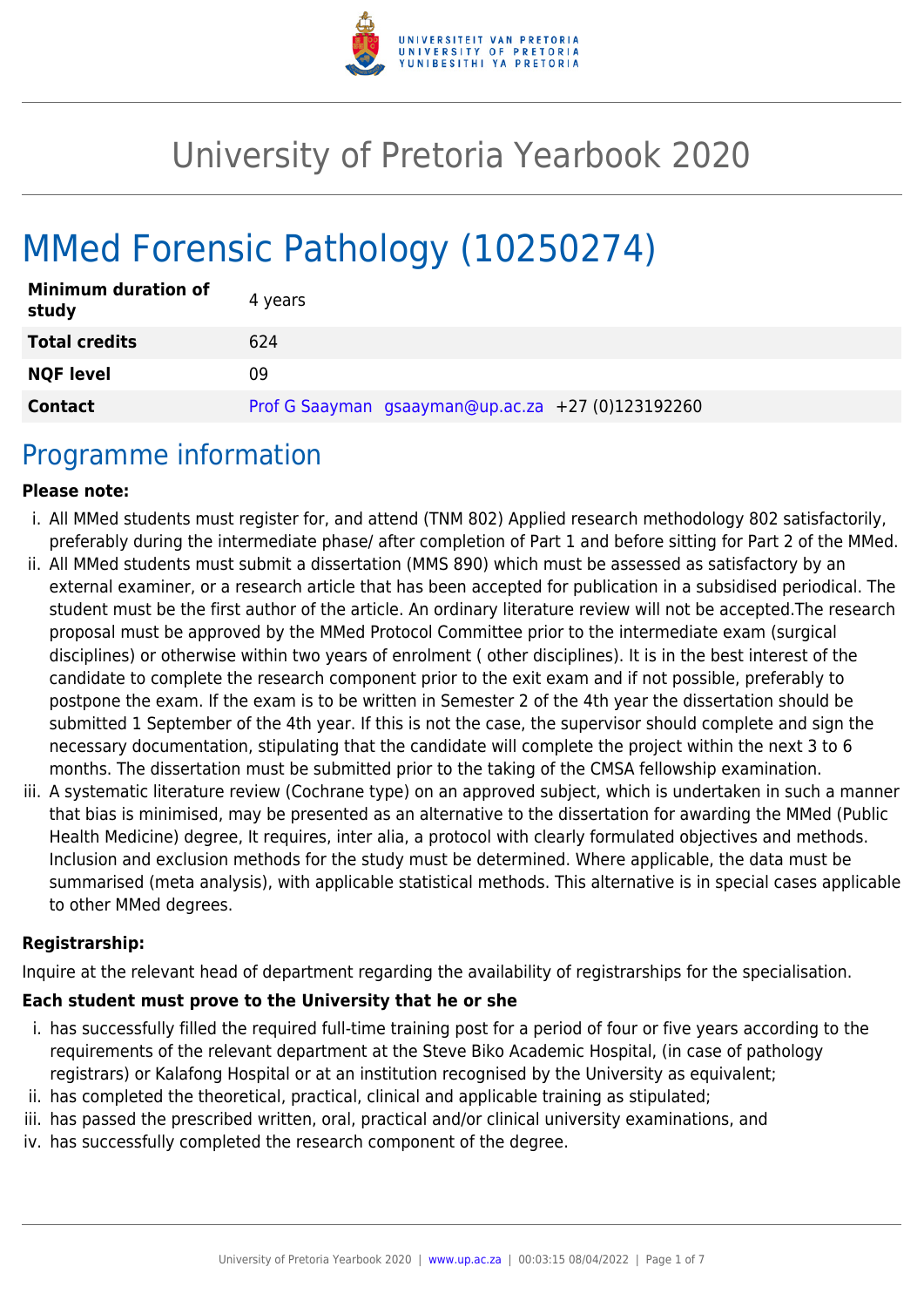

# Admission requirements

- MBChB degree of this University or a qualification deemed by the University to be equivalent to the MBChB degree for at least two years.
- Must be registered as a physician with the Health Professions Council of South Africa for at least one year.
- International students must have qualifications verified by SAQA.

# Other programme-specific information

**"Major subject"** refers to the recognised field of study in Medicine in which the student specialises. The study of the major subject extends over four or five years, as prescribed by the relevant department.

# Examinations and pass requirements

- i. The sequence of the examinations in the prerequisite subjects will be determined by the head of the department under which the major subject falls.
- ii. The nature, duration and time of the examinations in the prerequisite subjects are determined in cooperation with the heads of the departments under which the prerequisite subjects fall – with the proviso that, except in cases where stipulated otherwise, the examinations in the prerequisite subjects may be held at any time prior to or concurrently with the major subject. The examinations in the major subjects are held as follows:
- iii. In the case of four-year programmes: not before the end of the third year.
- iv. In the case of five-year programmes: not before the end of the fourth year.
- v. A minimum final mark of 50% is required by all departments to pass in a subject and in the clinical section of the examination, a subminimum of 50%. General Regulations apply.
- vi. A student is not admitted to the examination in a prerequisite subject (second examinations excluded) more than twice, nor is he or she admitted to the examination in the major subject more than twice.

**Note:** Certificates of satisfactory preparation and progress are required in respect of the fourth year of four-year programmes in which an examination is held at the end of the third year.

### **Second examinations**

Second examinations for MMed students will only be held after at least six months have elapsed since the conclusion of the examination in which the student had failed.

### **Rules governing the writing of the examinations of the College of Medicine of South Africa [CMSA]**

- i. Only candidates who have met all requirements for the MMed degree except for the major subject (final examination), i.e. passed all prerequisite subjects (the latter to be interchangeable; can be passed either at the University or as primary and intermediary examinations at the College of Medicine of South Africa [CMSA], completed all practical, clinical and applicable training of four or five years as prescribed by the relevant academic department (continuous evaluation of the candidate, in an approved registrar post, by the head of department of the candidate); and completed the required research component for the degree in accordance with the Faculty Yearbook regulations, i.e. Applied research methodology 800 (TNM 800) and the dissertation (MMS 800) or an article (not an ordinary literature review) that has been accepted for publication in a subsidised periodical, will be allowed to write the college examination (exit examination), after which they will obtain both the CMSA fellowship and the MMed as specialist qualifications.
- ii. The rules have been effective as from 1 January 2011. As a transitional measure, cases will be considered on an individual basis where necessary.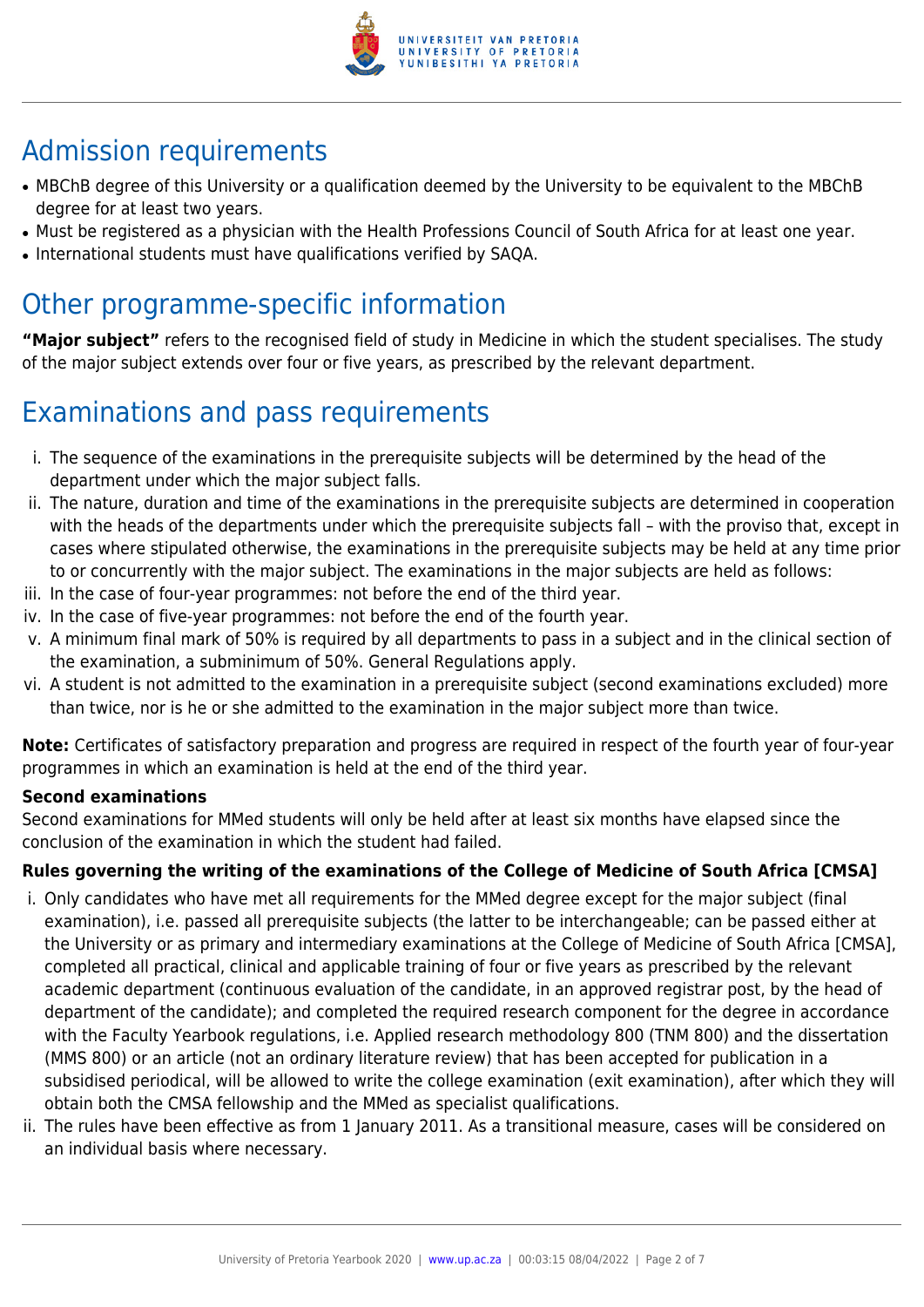

# Exemption

#### **Exemption**

- i. The Faculty Board may grant partial exemption from the training and work mentioned under par. (b) and (c)(i) and (ii) above on the grounds of comparable training and experience completed in another post or at another recognised institution – with the proviso that exemption from a maximum period of 18 months may be granted with regard to four-year and five-year programmes.
- ii. Exemption from a maximum of three years may be granted by the Department of Medical Oncology for the MMed in Medical Oncology [MMed(MedOnc)] on the grounds of the MMed(Int) or MMed(Paed) degree of this University, or experience recognised by the University as equivalent.
- iii. Specific prerequisite subjects must be passed within 24 months after commencement of the programme.

### Pass with distinction

The degree is conferred at the end of the prescribed training period (i.e. three, four or five years, respectively). The degree is conferred with distinction on a student who has obtained a final mark of at least 75% in his or her major subject.

# General information

#### **Registrars**

Departments expect registrars to participate increasingly in the examining and treatment of patients in the hospital, both in-patients and out-patients, as well as performing and interpreting tests in the laboratory (where applicable); initially under supervision and later increasingly at their own responsibility. Lectures/symposia with closely related departments are organised, as well as discussions of literature, etc.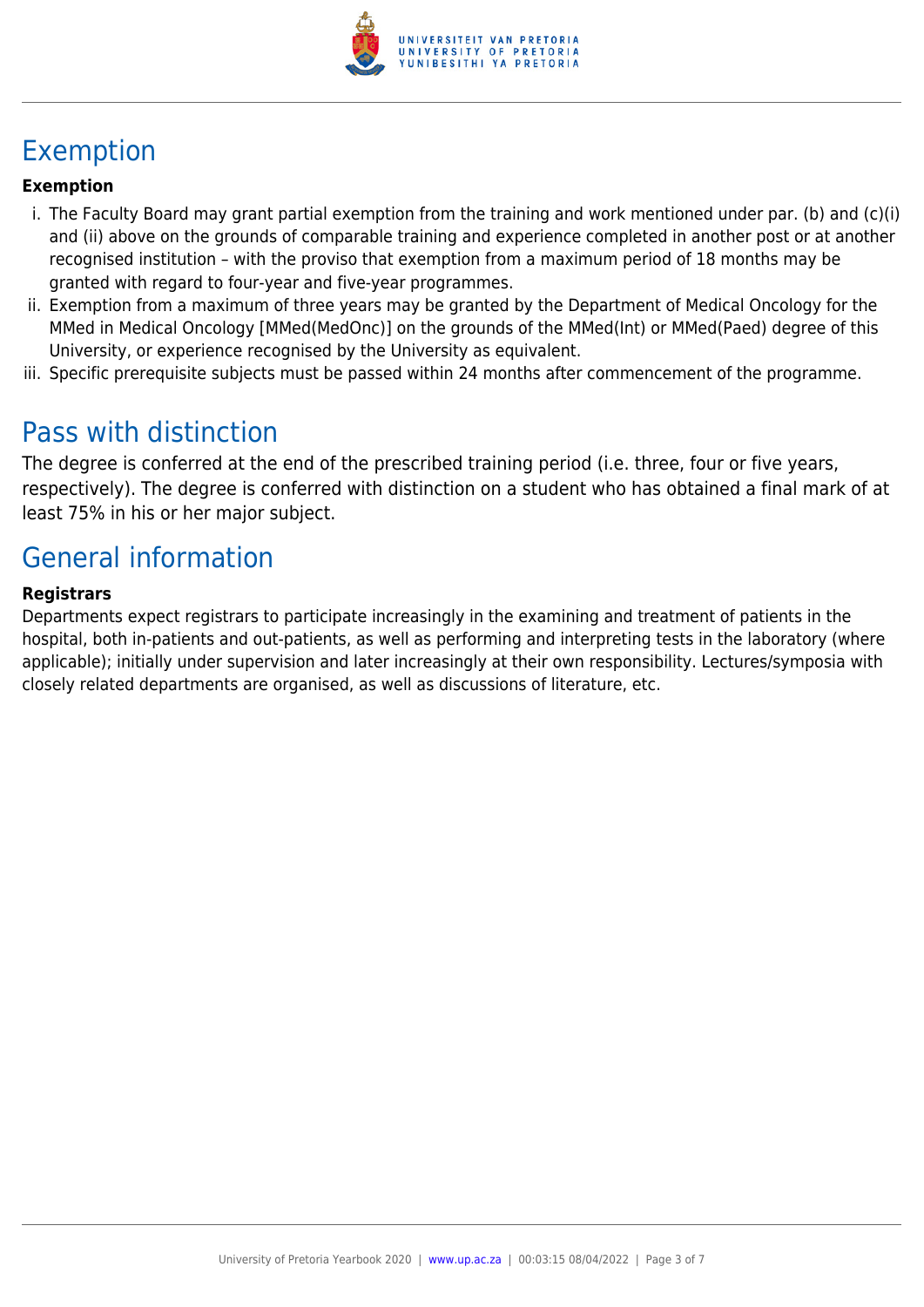

### Curriculum: Year 1

#### **Minimum credits: 624**

### **Core modules**

[Anatomy 800](https://www.up.ac.za/faculty-of-education/yearbooks/2020/modules/view/ANA 800) (ANA 800) - Credits: 36.00 [Anatomical pathology 874](https://www.up.ac.za/faculty-of-education/yearbooks/2020/modules/view/ANP 874) (ANP 874) - Credits: 36.00 [Pharmacology 803](https://www.up.ac.za/faculty-of-education/yearbooks/2020/modules/view/FAR 803) (FAR 803) - Credits: 36.00 [Physiology 801](https://www.up.ac.za/faculty-of-education/yearbooks/2020/modules/view/FSG 801) (FSG 801) - Credits: 36.00 [Forensic medicine 800](https://www.up.ac.za/faculty-of-education/yearbooks/2020/modules/view/GGK 800) (GGK 800) - Credits: 300.00 [Dissertation 890](https://www.up.ac.za/faculty-of-education/yearbooks/2020/modules/view/MMS 890) (MMS 890) - Credits: 180.00 [Applied research methodology 802](https://www.up.ac.za/faculty-of-education/yearbooks/2020/modules/view/TNM 802) (TNM 802) - Credits: 0.00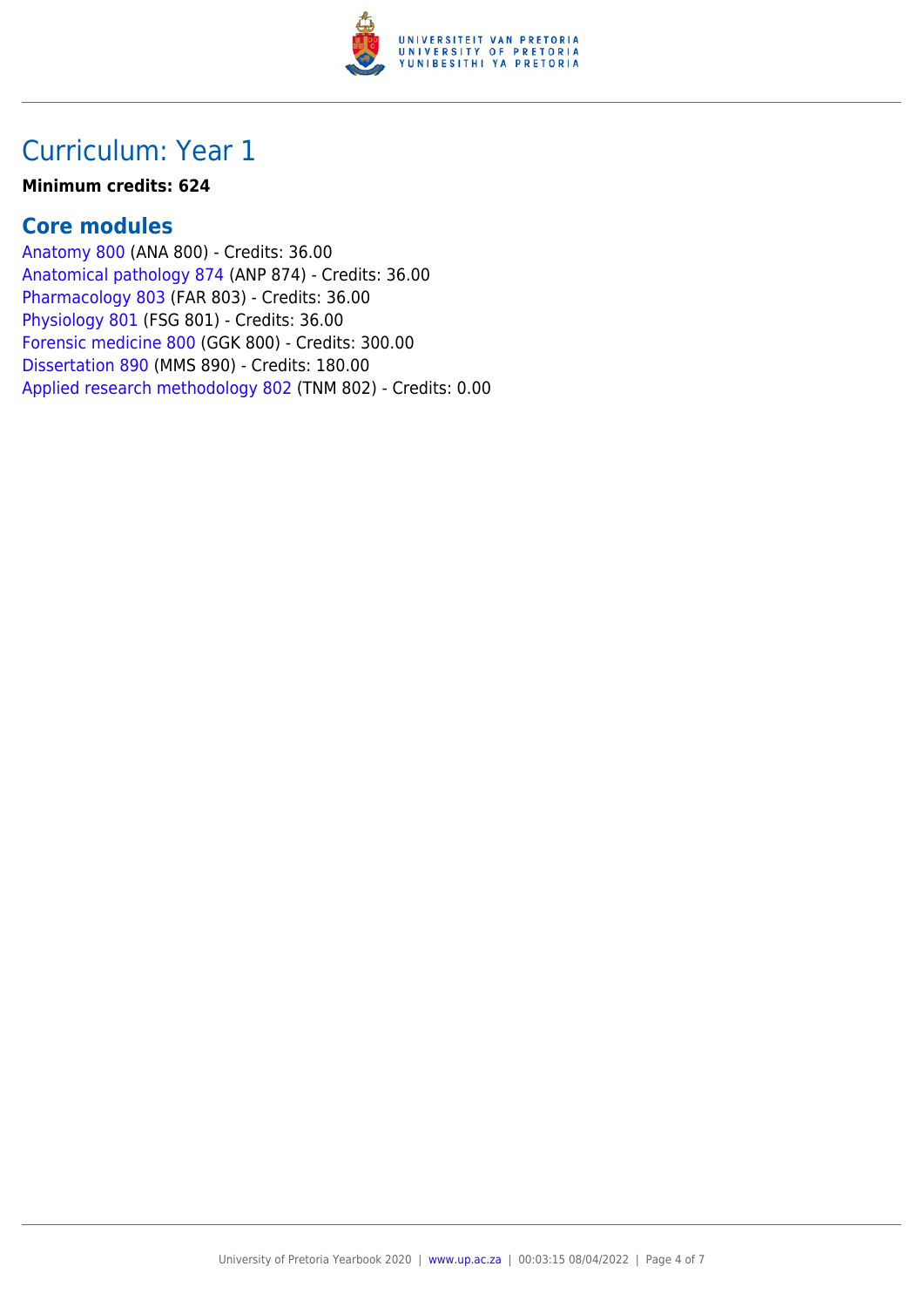

### Curriculum: Year 2

#### **Minimum credits: 624**

### **Core modules**

[Anatomy 800](https://www.up.ac.za/faculty-of-education/yearbooks/2020/modules/view/ANA 800) (ANA 800) - Credits: 36.00 [Anatomical pathology 874](https://www.up.ac.za/faculty-of-education/yearbooks/2020/modules/view/ANP 874) (ANP 874) - Credits: 36.00 [Pharmacology 803](https://www.up.ac.za/faculty-of-education/yearbooks/2020/modules/view/FAR 803) (FAR 803) - Credits: 36.00 [Physiology 801](https://www.up.ac.za/faculty-of-education/yearbooks/2020/modules/view/FSG 801) (FSG 801) - Credits: 36.00 [Forensic medicine 800](https://www.up.ac.za/faculty-of-education/yearbooks/2020/modules/view/GGK 800) (GGK 800) - Credits: 300.00 [Dissertation 890](https://www.up.ac.za/faculty-of-education/yearbooks/2020/modules/view/MMS 890) (MMS 890) - Credits: 180.00 [Applied research methodology 802](https://www.up.ac.za/faculty-of-education/yearbooks/2020/modules/view/TNM 802) (TNM 802) - Credits: 0.00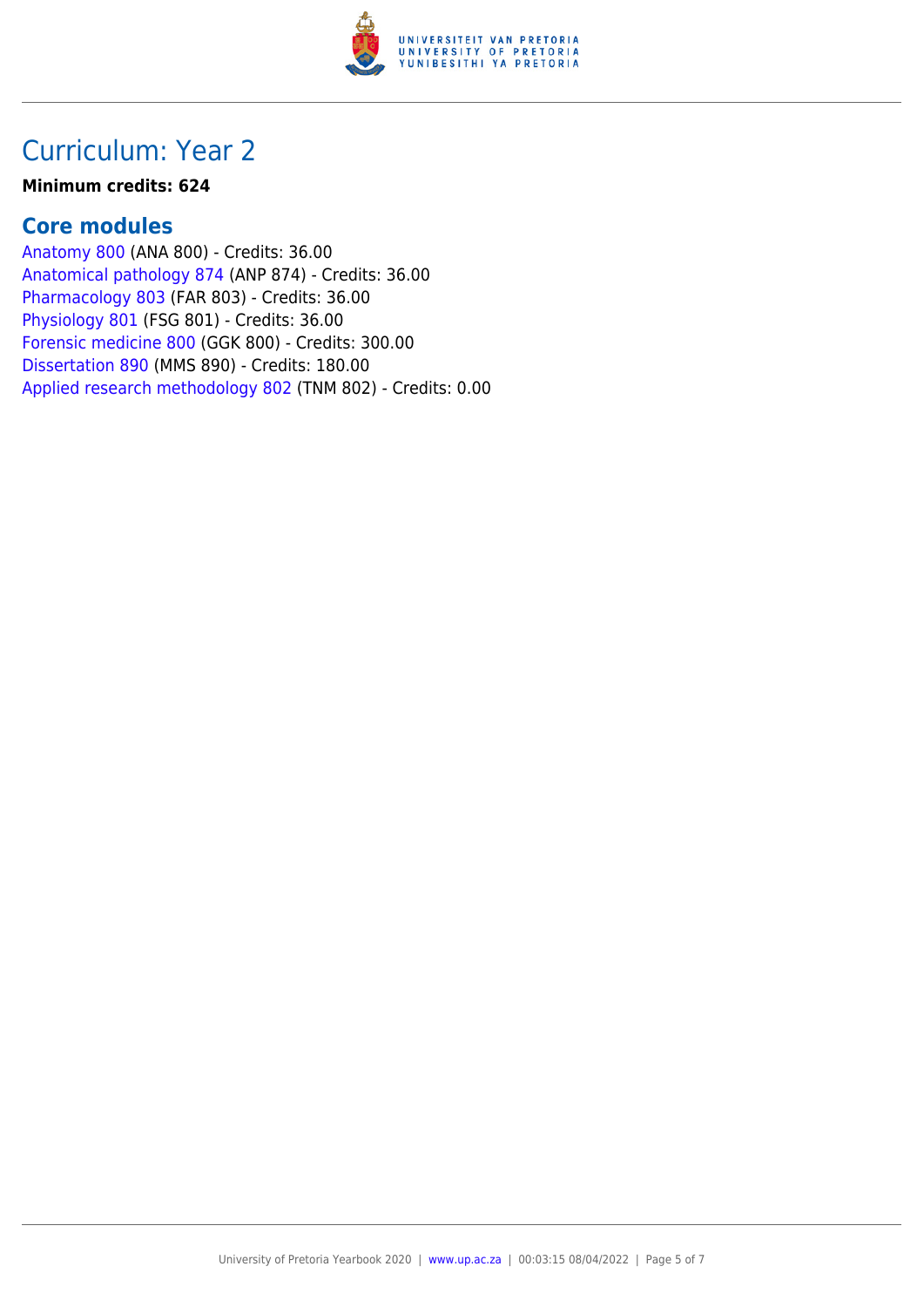

# Curriculum: Year 3

#### **Minimum credits: 480**

### **Core modules**

[Forensic medicine 800](https://www.up.ac.za/faculty-of-education/yearbooks/2020/modules/view/GGK 800) (GGK 800) - Credits: 300.00 [Dissertation 890](https://www.up.ac.za/faculty-of-education/yearbooks/2020/modules/view/MMS 890) (MMS 890) - Credits: 180.00 [Applied research methodology 802](https://www.up.ac.za/faculty-of-education/yearbooks/2020/modules/view/TNM 802) (TNM 802) - Credits: 0.00